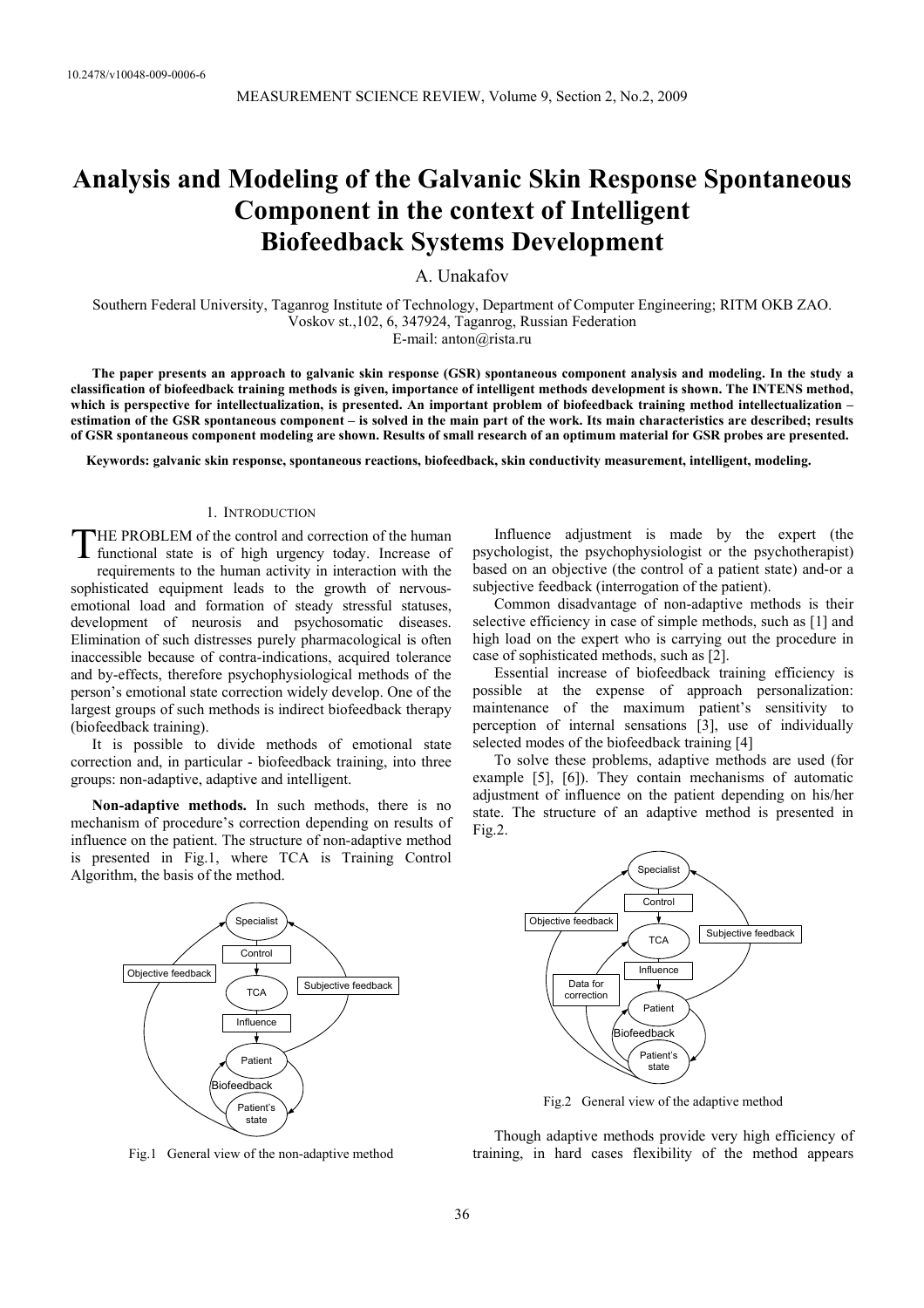insufficient and in such cases the result depends on experience and professional skills of the expert carrying out the procedure. Now the demand for highly skilled psychophysiologists grows and it is not fully satisfied.

To compensate for the lack of experts, to facilitate their work and raise its efficiency, **intellectual** methods can be used. Their structure is presented in Fig.3.



Fig.3 General view of the intelligent method

The intellectual method includes the mechanism of training conditions expert estimate (an artificial intellect, AI). It provides automatic development of influence tactics and, if necessary, delivery of recommendations to the expert who is carrying out the procedure. So, the training procedure can be carried out in two modes: manual (under control of the doctor) and automatic (under control of the AI). Thus, unlike the adaptive methods, which are only a convenient tool for the expert, intellectual methods can not only simplify his/her work, but also replace the expert.

Formulation and realization of intellectual methods is a current problem, which is poorly solved at present. There are some general ideas concerning formulation of intellectual methods in a number of sources (for example, [7]), however this problem is not fully solved yet.

Formulation of intellectual methods based on existing adaptive ones is obviously a promising area of research. For this purpose, it is necessary to develop the intellectual block (AI in Fig.3) providing patient's model construction based on the analysis of his/her physiological parameters and the psychological status.

One of the most useful and popular physiological parameters for biofeedback is electrodermal activity or Galvanic Skin Response (GSR) - the electric reaction measured from the surface of the skin and reflecting change of its bioelectric properties.

In this paper an intelligent hardware-software biofeedback system based on GSR is described. The biofeedback training method is considered in section 2.A, and its realization in section 2.B. The problem of the analysis and modeling of

spontaneous reactions is set and solved in sections 2.D and 2.E.

For quality GSR analysis, quality measurement of GSR is required as a prerequisite. In section 2.C two types of GSRprobes are compared.

#### 2. SUBJECT & METHODS

## *A. Biofeedback method description*

The proposed INTENS method is based on the adaptive method of biofeedback stress-resistance training INTEX [6], [8]. The course of training consists of four stages. Each of them consists of several sessions, every session takes about 10 minutes.

At the *preliminary stage*, features of spontaneous activity of the patient are studied. It is found out whether the patient can pass the training.

The aim of the *first stage* is to make the unconditioned orientated reflex to 2 new stimuli (high and low pitch sounds) fade away. The stage is considered to be completed, if at the beginning of a new session the psycho-emotional reaction to BOTH stimuli is rather weak.

At the *second stage* the conditioned defensive reflex to a high-pitch sound develops. The patient is exposed to these 2 stimuli at random, and the high pitch sound is accompanied by a discomfort electric stimulation. A conditioned reflex to a high pitch sound **– danger –** develops in the patient. This stage is considered to be completed, if at the beginning of a new session the psychoemotional reaction (without discomfort stimulation) to the high pitch sound considerably exceeds the reaction to the low pitch one. Then it is time to go to the third stage.

At the *third stage*, his/her reaction to the stimuli is shown to the patient. It is explained to the patient that if he suppresses his/her fear of the high pitch sound so that the reaction doesn't exceed, for example, 90% of that initial one, then there will be no discomfort electric stimulation. The patient deliberately and actively suppresses the autonomic component of the conditioned reflex due to relaxation and self-control. The session lasts until 8-10 *dangerous* stimuli are given. If his/her reaction to another high pitch signal does not exceed the specified threshold, the threshold for the next comparison is decreased. If the reaction does exceed the threshold, the discomfort stimulation is given automatically and the threshold is not changed. The stage is considered to be completed when there is no discomfort electric stimulation within the session, i.e. the threshold decreased at every step has never been exceeded.

How the amplitude of GSR changes in reply to stimuli is rather individual, before each session *calibration* - an estimation of reaction of an organism on normalized test influence (discomfort stimulation or a deep breath) is performed . Maximum GSR value during calibration is fixed and during a session is used for calculation of relative GSR values (in percentage of calibration GSR value).

For to automate the proposed method, it is necessary to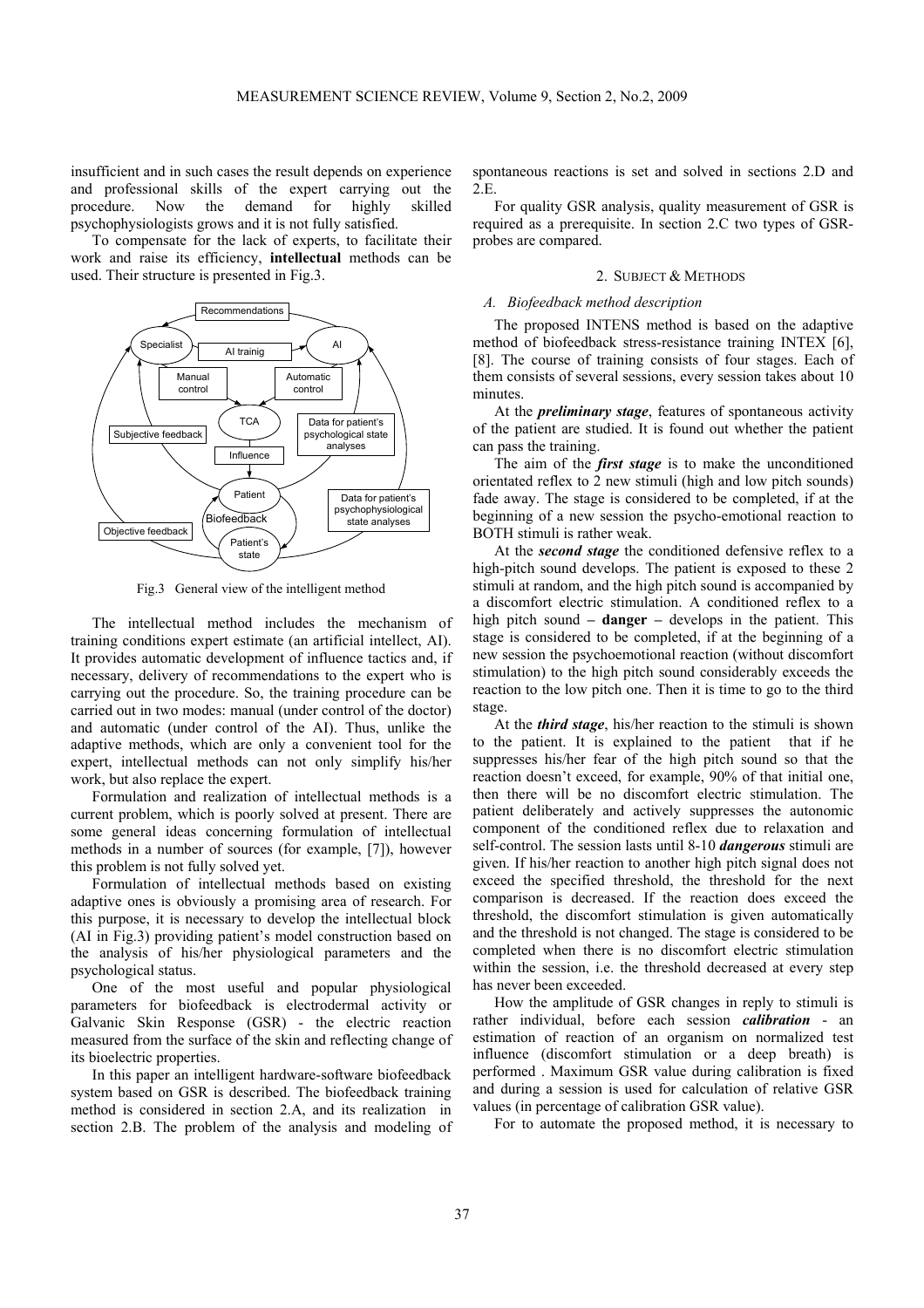develop the mechanism of the person's condition estimation enabling to determine whether the patient should go to the next stage of the biofeedback training. Thus, the following questions need to be answered:

1) Whether the patient can start training (transition from the preliminary to the first stage). Solution: analysis of the patient's psychophysiological condition, in particular spontaneous reactions, as the considerable quantity and high amplitude of spontaneous reactions, on the one hand, make the training impossible, and on the other hand – indicate the adverse psychological condition of the patient, which requires a special approach, for example – prescription of sedatives

2) Whether the orientated reflex has faded away (transition from the first to the second stage). Solution: check whether reactions to the stimuli exceed the maximum level of spontaneous reactions.

3) Whether the conditioned defensive reflex to a high-pitch sound has developed (transition from the second to the third stage). Solution: check whether the reaction to a high-pitch sound (without discomfort stimulation) exceeds the maximum level of spontaneous reactions appreciably (for example more than twice).

Solving all these problems requires the analysis of spontaneous GSRs, which are not studied enough as yet. When analyzing and modeling GSR, spontaneous activity is often neglected [9]. At the same time, it should be noted that values of spontaneous reaction can be above values of reaction to the stimuli. It can considerably complicate the analysis of the person's condition. Thereupon studying, analysis and modeling of spontaneous GSRs is important.

## *B. Biofeedback system and GSR measuring*

The complex realizing the INTENS method consists of the following parts:

- PC program that provides session performance, signaling and display of the patient's reactions;

- measurement and stimulation device (on the basis of ATMega microcontroller), that transfers GSR measurements to the PC and provides the discomfort electric stimulation;

- GSR probes;

- stimulating electrode.

GSR probes are to be attached to the ring and index finger of one hand.

GSR measurement is carried out by direct current 2.5  $\mu$ A. Value of electrode potential is measured and the skin conductance is calculated, phasic and tonic skin conductance are separated.

Further we will consider only phasic skin conductance (PSC,  $S(t)$ ). It consists of:

Skin Conductance Level (SCL) - PSC level corresponding to full calm, its changes are related with fluctuations of tonic skin conductance and if they are absent, SCL can be considered a constant. Further, we will consider  $S(t)$  cleared from SCL;

- Skin Conductance Reaction (SCR,  $S_R(t)$ ) – short, within several seconds, PSC changes in response to stimuli;

- $-$  Spontaneous Skin Conductance Reaction (SSCR,  $S_S(t)$ )
- PSC changes not connected with any stimulus.

# *C. Choose the Probe Material*

Research of an optimum material for GSR probes has been carried out. Plate probes of two types were investigated: stainless steel probes and brass probes, covered with silver.

5 people participated in the research that consisted of four stages, each one 10 minutes long. At  $1<sup>st</sup>$  and  $2<sup>nd</sup>$  stages the silver covered probes were placed on fingers of the left hand, steel probes - on the right; at  $3<sup>rd</sup>$  and  $4<sup>th</sup>$  stages probes interchanged the position. At  $1<sup>st</sup>$  and  $3<sup>rd</sup>$  stages PSC was measured in a quiescent state, at  $2<sup>nd</sup>$  and  $4<sup>th</sup>$  stages - with giving discomfort electric stimulation (up to 8 times during a stage) in casual moments. Time between research stages was not less than 20 minutes.

The conducted research has shown that results of PSC measurement almost do not depend on the hand on which the probes are set. At the same time, measurements were found to be reliably dependent on the material of probes. When silver covered probes were used, lower noise and higher sensitivity of PSC were observed. PSC changes in response to discomfort electric stimulation with silver covered probes were more than two times (on the average - 2.4±0.38) higher than when steel probes were used.

## *D. Analysis of patient's spontaneous activity*

We consider further that external stimuli do not influence the patient, so  $S(t) = S_S(t)$ .

As characteristics of spontaneous reactions, we propose to use the occurrence of spontaneous reactions  $p_s$  and their typical (average) duration  $T<sub>s</sub>$ , calculated by the following rules.

The beginning of k-th spontaneous reaction was registered at the moment  $t_k^0$ , when  $S(t)$  was increasing for  $t \in \left[t_k^0, t_k^0 + t_{inc}\right]$ , where  $t_{inc} = 0.3$  sec, minimal time of  $S(t)$ increase during spontaneous reaction.

The end of k-th spontaneous reaction was registered at the moment  $t_k^1$ , when  $S(t) > 0$  for  $t \in (t_k^0, t_k^1)$  and  $S(t_k^1) = 0$ .

We designate the total quantity of spontaneous reactions as  $N_s$ . Average duration of spontaneous reactions  $T_s$  and occurrence of spontaneous reactions  $p<sub>s</sub>$  can be calculated as

follows: 
$$
T_s = \frac{1}{N_s} \sum_{k=1}^{N_s} (t_k^1 - t_k^0)
$$
,  $p_s = \frac{N_s}{T_{Full} - T_s N_s}$ , where  $T_{Full}$ 

- duration of recording.

The analysis of PSC records allows detecting four appreciably different states of  $S<sub>S</sub>(t)$  process:

- the quiescent state ("0"): weak PSC deviations from 0;

- the activation state ("1"): appreciable increase of PSC;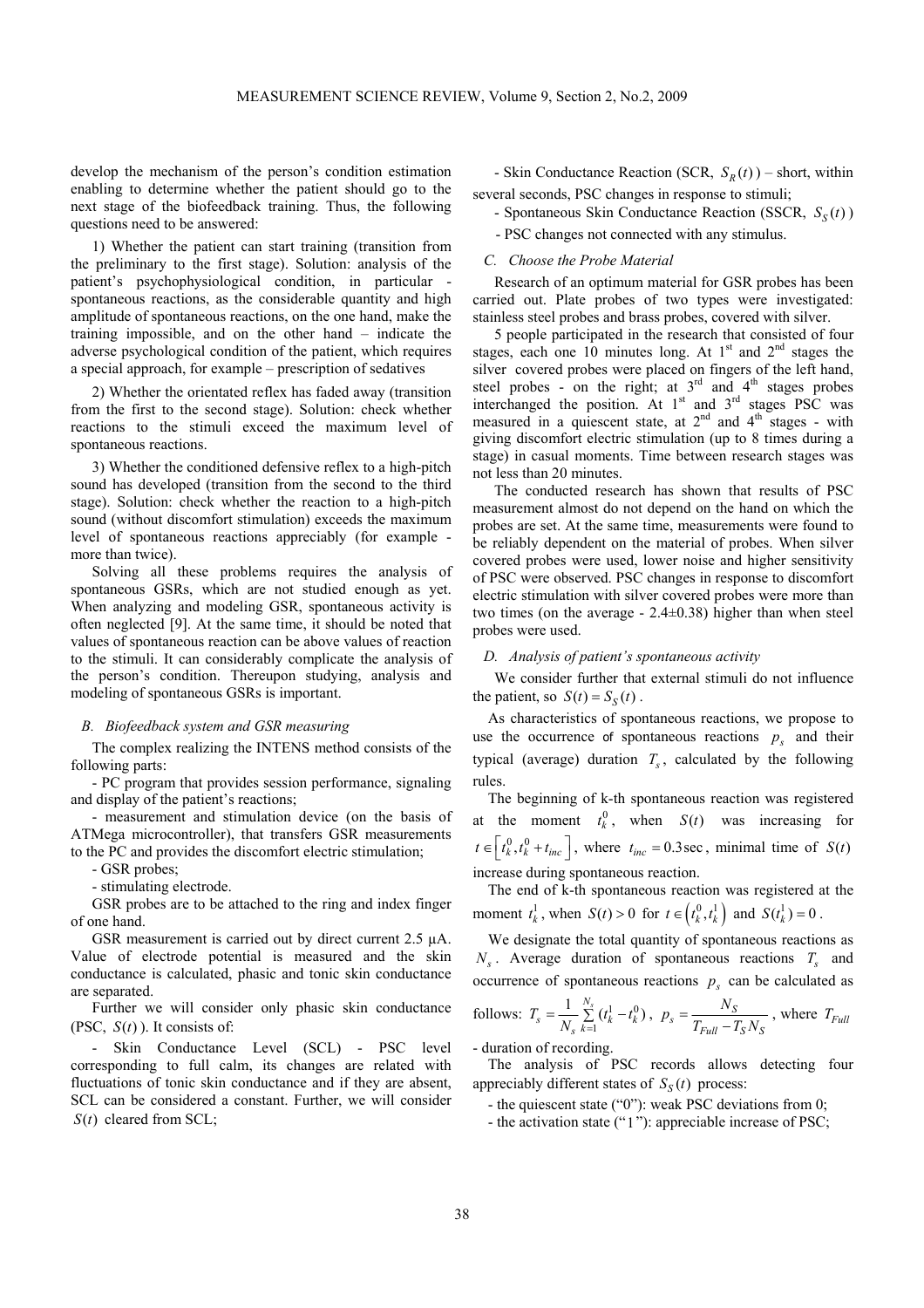- the transitive state (" 2 "): weak PSC deviations from the maximum level;

- the relaxation state (" 3 "): appreciable decrease of PSC.

Such division corresponds to existing psychophysiological views [10]. It is clear that states "1", " $2$ " and " $3$ " can occur only sequentially, one by one.

Thus, maximum durations of the states "1", "2" and "3"  $(T_1, T_2, T_3)$ , according to experimental data, are generally related as:  $T_1 \approx 2T_2 \approx \frac{2T_3}{3}$  $T_1 \approx 2T_2 \approx \frac{2T_3}{r^2}$ , and the average duration of a state is two times less than maximal. Thus, as  $T<sub>S</sub>$  - average duration of spontaneous reactions,  $T_S = \frac{I_1 + I_2 + I_3}{2}$  $T_s = \frac{T_1 + T_2 + T_3}{T_1 + T_2}$  and it is simple to recover  $T_1$ ,  $T_2$  and  $T_3$ :  $T_1 \approx \frac{2}{3}$  $T_1 \approx \frac{2}{3} T_S$ ,  $T_2 \approx \frac{1}{3}$  $T_2 \approx \frac{1}{3} T_S$ ,  $T_3 \approx T_S$ .

## *E. Model of patients spontaneous activity*

The problem of spontaneous reactions  $S_s(t)$  modeling can be divided into two sub-problems:

- modeling of probabilities of transition between the states.
- modeling of  $S<sub>S</sub>(t)$  behavior in each condition.

It should be noted that it is possible to consider probability of transition from quiescent state to activation state  $p_{01}$  as a constant, but probabilities of transition between states "1" and " $2$ ", " $2$ " and " $3$ ", " $3$ " and " $0$ " obviously depend on how long the process is in a current condition. So,  $S_S(t)$  can be presented as the following process (Fig.4).



Fig.4 SSCR as a Markov process

According to this representation, the most natural is  $S_S(t)$ modeling through Markov process. Its formal description is given below (modeled process will be denoted as  $\tilde{S}_S(t)$ ).

As follows from Fig.4, the total number of process states *N* is equal to  $1+T_1+T_2+T_3$ . As an initial state of system we always consider  $\ll 0$  », i.e. a quiescent state.

First, we consider probabilities of transition between conditions using the following denotations: for  $i = \overline{1,2,3}$ ,  $p_{ik}$ - probability of transition from the state " $i_k$ " to state " $i_{k+1}$ ";  $p_{01}$  - probability of transition from the condition "0" to " $1_1$ ". It is obvious from Fig.4 that all nonzero probabilities can be denoted through these probabilities.

The probability of transition from quiescent to activation state  $p_{01}$  is an important characteristic. The higher  $p_{01}$  is, the higher the spontaneous reaction occurrence is, at  $p_{01} = 0$ there are no spontaneous reactions.

Below, requirements for transition rules within a state are formulated. Let us assume that  $p_s$  and  $T_s$  of the patient are known (received experimentally). Using them, one can calculate  $T_1$ ,  $T_2$ ,  $T_3$  as well as  $p_{01}$ :  $p_{01} = \frac{1}{n} p_s$  (*n* - quantity of measurements  $S_S(t)$  per second and, accordingly, state change frequency, in our case  $n = 25$ .

Experiments show that the probability  $q_{im}$  of process stay in the state « *i* » during *m* steps is distributed under the Gaussian law with population mean  $\frac{T_i}{2}$  and mean square deviation  $\frac{T_i}{6}$ .

$$
q_{im} = \frac{1}{\frac{T_i}{6}\sqrt{2\pi}} \int_{\frac{m-1}{2}}^{\frac{m+1}{2}} e^{-\frac{1}{2}\left(\frac{x-\frac{T_i}{2}}{\frac{T_i}{6}}\right)^2} dx = \frac{6}{T_i\sqrt{2\pi}} \int_{m-\frac{1}{2}}^{m+\frac{1}{2}} e^{-\frac{1}{2}\left(\frac{6x}{T_i}-3\right)^2} dx \quad (1)
$$

Now we can evaluate  $p_{ik}$ 

$$
q_{im} = (1 - p_{im}) \prod_{k=1}^{m-1} p_{ik} = q_{im-1} \frac{(1 - p_{im})}{(1 - p_{im-1})} p_{im-1}
$$
 (2)  

$$
\int_{0}^{m+\frac{1}{2}} e^{-\frac{1}{2} \left(\frac{6x}{T_i} - 3\right)^2} dx
$$

$$
p_{im} = 1 - \frac{1 - p_{im-1}}{p_{im-1}} \frac{q_{im}}{q_{im-1}} = 1 - \frac{1 - p_{im-1}}{p_{im-1}} \begin{bmatrix} \int_{m-1}^{m-1} e^{-2(T_i)} dx \\ \frac{m-1}{2} \\ \int_{m-2}^{m-1} e^{-2(T_i - 3)} dx \\ \frac{1}{m-2} \end{bmatrix}
$$
(3)

For a final specification of the recurrence formula for  $p_{im}$ it is necessary to determine  $p_{i1}$  (4).

$$
p_{i1} = 1 - q_{i1} = 1 - \frac{6}{T_i \sqrt{2\pi}} \int_{\frac{1}{2}}^{\frac{3}{2}} e^{-\frac{1}{2} \left(\frac{6x}{T_i} - 3\right)^2} dx
$$
 (4)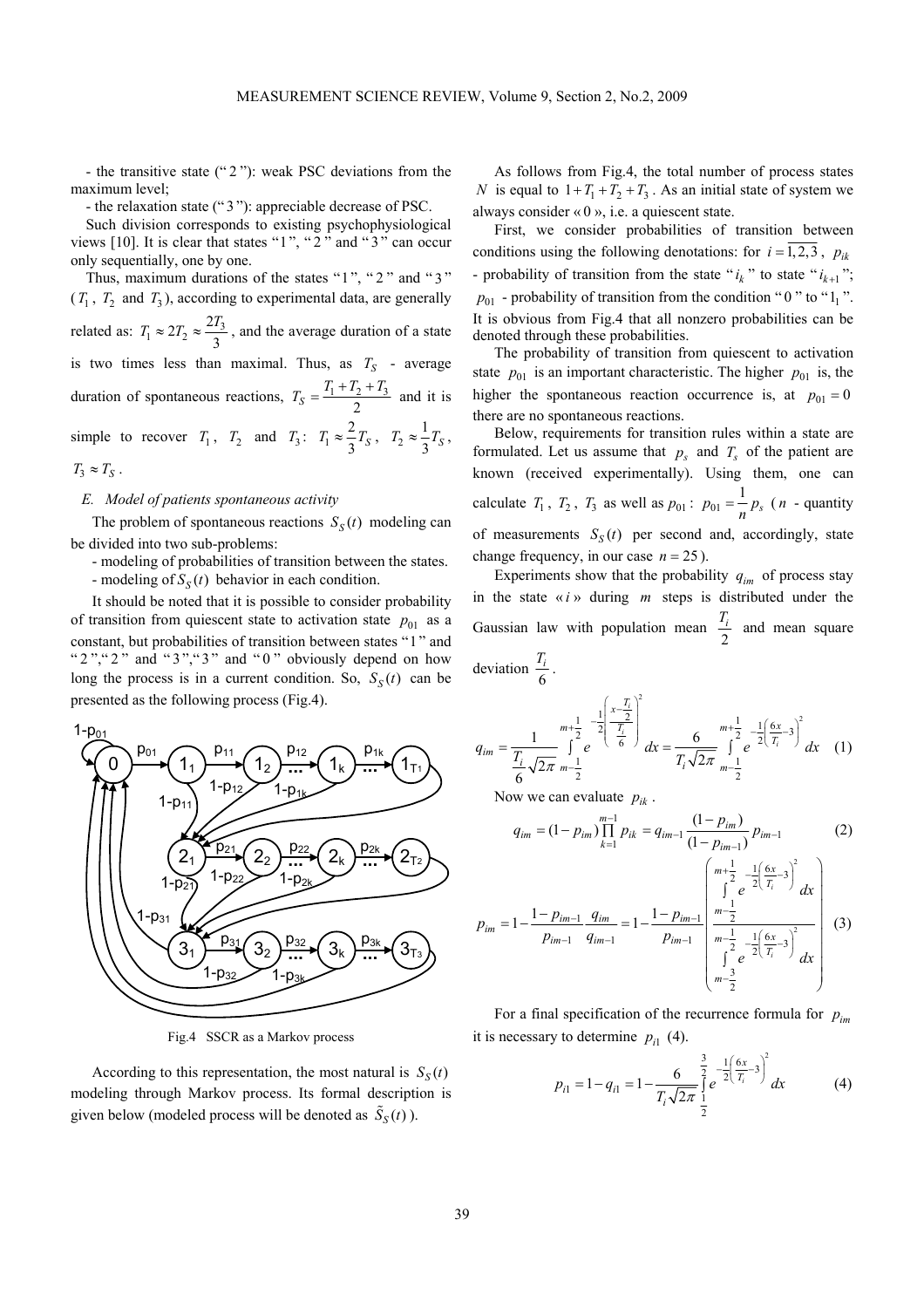Probability  $p_{3k}$  must be set differently, otherwise the transition from state " $3_k$ " to state "0" is possible only when  $\tilde{S}_{S}(t) \neq 0$ , which is incorrect. To provide correct  $\tilde{S}_{S}(t)$ behavior, one should not write down  $p_{3k}$  in an explicit form, but set a condition for the transition from " $3_k$ " to "0" in a form of inequation  $\tilde{S}_{S}(t) \leq 0$ .

We describe behavior of a process in each condition as a set  ${B} = {b_{ik}}$ , where  $b_{ik}$  – increment  $\tilde{S}_S(t)$  in a state " $i_k$ ".

In the quiescent state, weak deviations of  $\tilde{S}_S(t)$  from 0 should take place, it is admissible to neglect them  $b_{00} = 0$ µSiemens.

In the activation state,  $\tilde{S}_S(t)$  increasing should be observed. From experimental data, one can consider that it is constant:  $b_{1k}(j) = 6$  µSiemens.

During the transition period, weak deviations of 
$$
\tilde{S}_S(t)
$$
  
from maximum should be observed:  $b_{2k} = \frac{\text{sign}(\frac{T_2}{4} - k)}{2}$   

$$
\mu \text{Siemens, where function } \text{sign}(\frac{T_2}{4} - k) = \begin{cases} -1, k < \frac{T_2}{4} \\ 1, k \ge \frac{T_2}{4} \end{cases}
$$
is

used to provide in the transitive state an expressed maximum of  $\tilde{S}_S(t)$ , typical for real PSC records.

In the relaxation state, appreciable decrease of  $\tilde{S}_S(t)$ should be observed. It is known that PSC "impulse" (which is response to a patient reaction), has a specific shape asymmetry: steep leading edge and more gentle falling edge [11]. It corresponds to experimental data according to which decrease of  $S<sub>S</sub>(t)$  in the relaxation state occurs more slowly than its increase in the activation state. Therefore, we can set  $b_{3k} = -4$  µSiemens.

#### 3. RESULTS AND DISCUSSION

Results of modeling are presented in Fig.5 and 6. Fig.5a, 6a - real PSC of two patients without stimuli given -  $S_S(t)$ ; 5b, 6b - results of the modeling, smoothed function  $\tilde{S}_S(t)$  (5).

$$
\tilde{\tilde{S}}_S(t) = \frac{1}{3} (\tilde{S}_S(t-1) + \tilde{S}_S(t) + \tilde{S}_S(t+1))
$$
 (5)

Fig.5, 6 show that the method is rather effective (number and amplitude of spontaneous reactions are very similar for real and modeled PSC) and can be used for solving GSR modeling tasks. Modeling results can be considerably improved if Hidden Markov Model is used for modeling of the process  $S_S(t)$ . In this case, the behavior of process in each state  $B = \{b_{ik}\}\$  will be defined by stochastic function.



Fig.6b Modeled PSC of patient L

The results received in the present work allow to automate the process of biofeedback stress-resistance training by INTENS method.

It is promising to investigate the relationship between characteristics of spontaneous reactions used in this research and psychological condition of the patient. On one hand, it will raise the efficiency of modeling, and on the other hand – it will allow using GSR analysis for diagnostic purposes and for monitoring the success of the course.

#### **REFERENCES**

- [1] Wood, M., Forbes, A., Rhys, K. (2005). U.S. Patent No. 089856. Washington, D.C.: U.S. Patent and Trademark Office.
- [2] Adamchuk, A.V., Zacharov, S.M., Skomorochov, A.A. (2002). Multifunctional multiparametrical rehabilitation complex for biomanagement. In Shtark B.M., Schwatz M. (eds.) *Biofeedback 4: Theory and Practice.* Novosibirsk, Russia: CERIS, 287-291.
- [3] Lehrer, P.M. (1998). Emotionally triggered asthma: a review of research literature and some hypothesis for self-regulation therapies. *Applied Psychophysiology and Biofeedback,* 32 (4), 13-41.